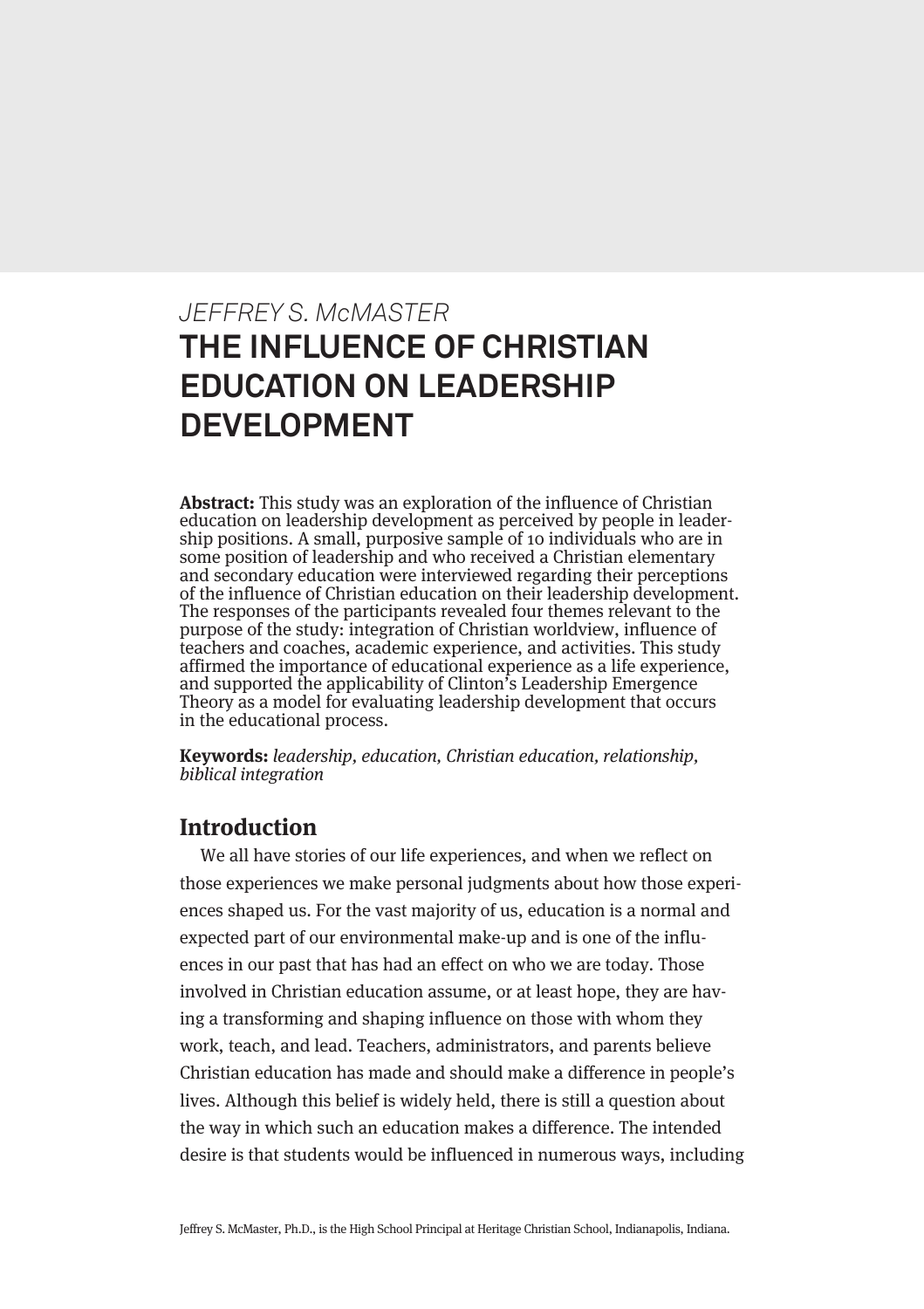in their leadership development through their Christian education experience. But how does Christian education really bring about change in people, how does it influence their direction, and how does it influence their leadership?

Numerous studies have been done on the influence of religious or faith-based experiences on moral development (Couch, 2004; Davis, 2004; Griffin, 2000; Krispin, 2004; Wilson, 2004). Studies have looked at connections between educational experience, ethical formation, and/or critical thinking (Hoekstra, 2012; Kim & Sax, 2009; Matchett, 2009; Rugutt & Chemosit, 2009). Studies have shown the influence of life experiences on leadership development (Clinton, 1988a; Horn, 2005), the influence of life experiences on the development of school leadership (Williams, 1996), and the influence of educational experiences on leadership development (Bloomer, 1999; Their, 1980). But while there has been an exponential growth in Christian schools since the 1960s (Gangel & Hendricks, 1988), the Christian church has largely accepted the Christian education movement without question, and little study seems to have been done on the influence of Christian K-12 (kindergarten-12th grade) education, let alone the influence of Christian education on leadership.

This study explored the connection between Christian education and leadership development. It is generally assumed that Christian schools are an environment that intentionally works to bring coherence to a student's moral and ethical development, which is a critical component of leadership development. Therefore, it is important to understand how the influence of that educational experience has carried over into the later development of leadership. The purpose of this study, then, was to explore the influence of Christian education on leadership development as perceived by people in leadership positions.

#### **Research Design**

This research was conducted using narrative inquiry, which helps us in the realm of education to understand the context, that is, "what teachers and children do in the settings in which they work" (Eisner, 1998, p. 11). We also made use of case study methodology, which "examines a bounded system or a case over time in detail" (McMillan & Schumacher, 2001, p. 36). This allowed a better understanding of "the meaning people have constructed, that is, how they make sense of their world and the experiences they have in the world" (Merriam, 1998, p. 6), because a topic viewed from a qualitative perspective "would not test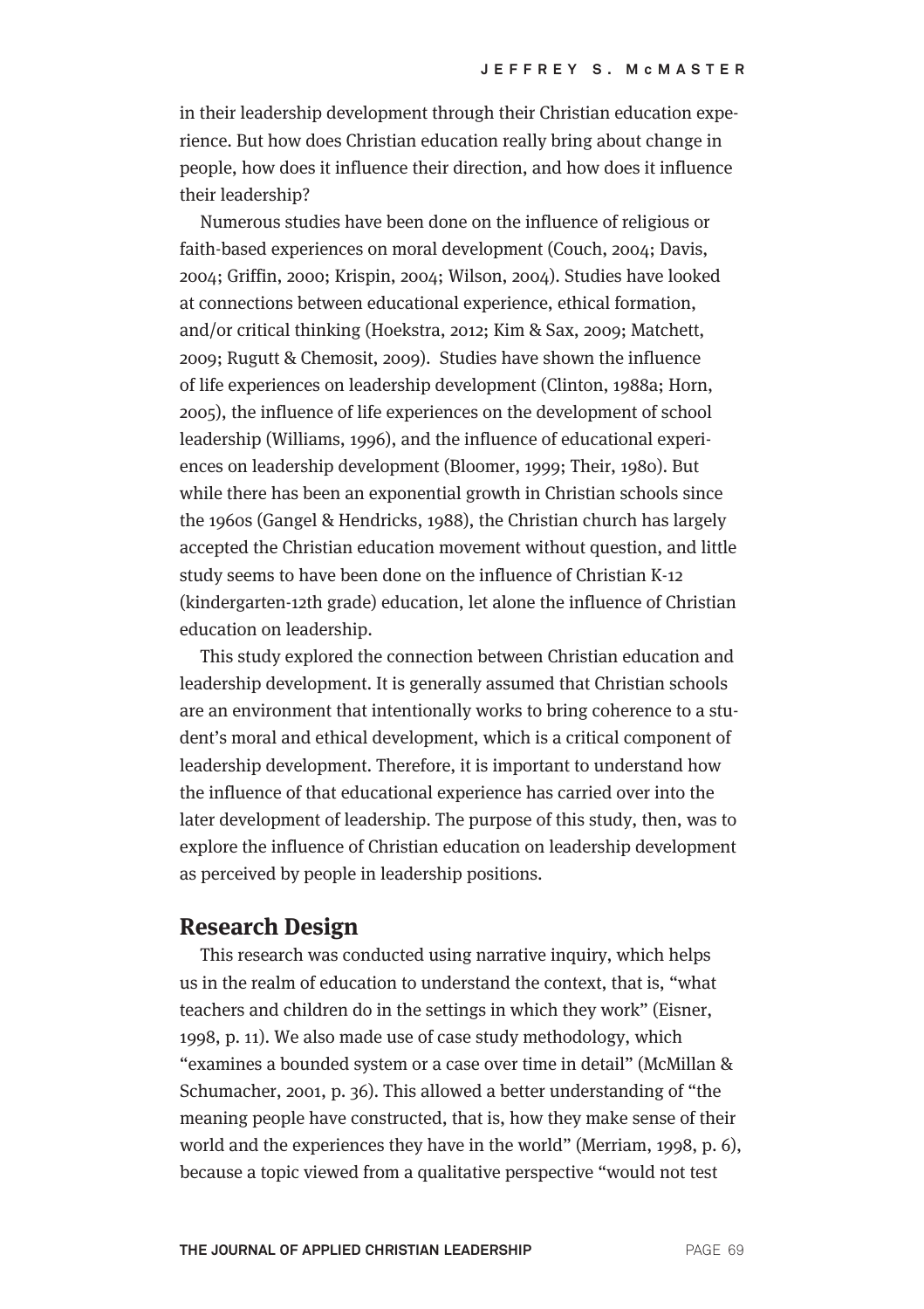theory, set up an experiment, or measure anything," but would rather be interested in trying to understand the experience from the perspective of the participant (p. 6).

As an initial exploration, this study was conducted by "purposively select[ing] those whom we believe will give us the best information as participants" (Patten, 2004, p. 45). As a qualitative case study, it was conducted through the use of in-depth interviews of individuals who are in some position of leadership and who received a Christian elementary and secondary education. The sample included 10 individuals who were interviewed regarding their educational experiences and their perceptions about how those experiences related to their leadership. These were adult leaders who were looking back to identify the effect of their earlier educational experiences.

#### **Conceptual Framework**

Clinton's (1989) Leadership Emergence Theory provides a theoretical framework for the study, which conveys the concept that "all of life is used by God to develop the capacity of a leader to influence," (p. 9) including events categorized as internal processes, external processes, and divine processes (Clinton, 1989). A Christian educational experience was viewed as one of those events that could be used to develop leadership because it involves internal (character development), external (people and literature), and divine (Christian foundation) processes.

Clinton's (1989) theory uses a life-history approach, in that it "traces the expansion of leadership capacity in a Christian leader over a lifetime. It assumes that throughout a lifetime a leader continues to learn about leadership" (p. 27). The theory is explained through the use of three variables: time, process, and response. The process variable is "the core variable around which the theory integrates" (p. 29), and is defined as "critical spiritual incidents in the lives of leaders . . . sprinkled densely throughout their lives . . . [that] are often turning points in terms of leadership insights" (p. 29). Exploration of educational background reveals it to be a time when these critical incidents occur.

Leadership Emergence Theory suggests a connection between its components and a person's educational experience. From a broad, introductory perspective, leadership development includes "all of life's processes, not just formal training. Leaders are trained by deliberate training and by experience" (Clinton, 1988b, p. 15). In addition, Phase I is described as the stage in which "God providentially works through family, environment and historical events" (p. 44) and uses "events,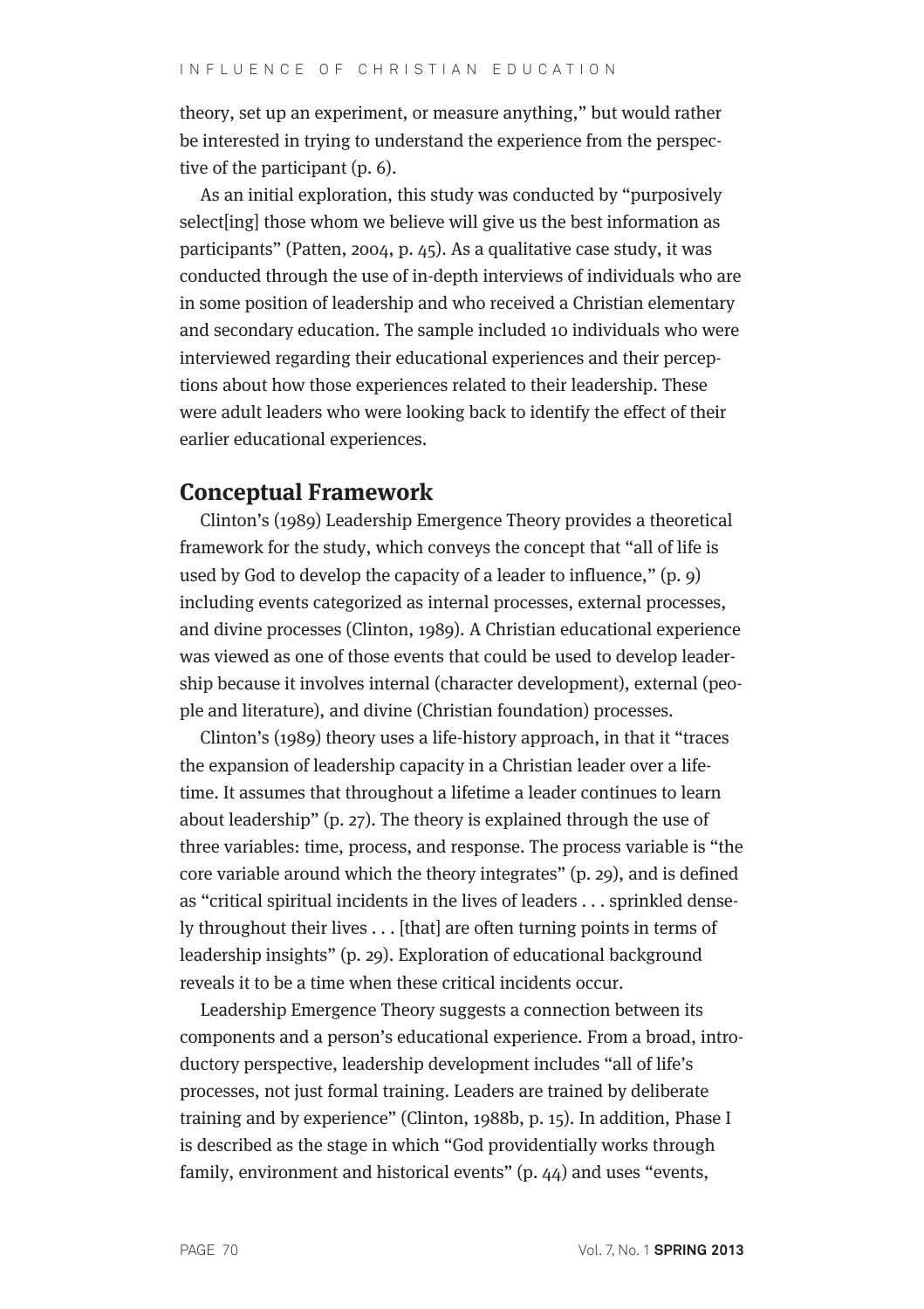people, and circumstances to develop a leader" (p. 47). The implication can be made that a person's education is one of those experiences that occurs within his environment.

Phase II of the model can be more explicitly connected to the shaping influence of educational experience on leadership development. This stage includes both informal ministry-connected training—such as involvement in a church or other religious organization or institution and formal training—such as intentional study in a specific institution or training program. A person's education, particularly education in a Christian school, can be applied to both categories. Additionally, all four of the means through which development takes place in this stage—imitation modeling, informal apprenticeships, mentoring, and academic study—can and do occur within an educational context. In fact, it is expected that some of these items are significant components of a teacher's influence on students.

There are also process items that connect Leadership Emergence Theory to education. One of the foundational process items identified in this theory, labeled as a Basic Skills Process Item, is the educational experience. It is also indirectly included as a Social Base Process Item and as a Direct Influence Growth Process Item (Clinton, 1989). Christian education, therefore, can be labeled as a process item that contributes to leadership development within this theory.

The components of this theory can also be applied to the analysis of an individual's educational experience as part of his leadership development. The concepts of patterns, processes, and principles are foundational to analyzing a person's life, and all three of them emerge or become evident in the narrative inquiry process. Patterns emerge through the analysis of the combination of stories, which become the basis for determining specific themes. Various process items—ways and means used by God to develop and move a leader along in the pattern that occur in each person's life emerge as his or her story is told. A key understanding of this theory is the knowledge that "all leaders can point to critical incidents in their lives" (Clinton, 1988, p. 25) that influenced their development; through the telling of stories, these events become apparent. The theory enables principles to be identified for wide application to leadership and to the development of leadership in others.

#### **Findings**

Of the 10 participants interviewed in the study, eight were male and two were female. They represented Christian schools from five different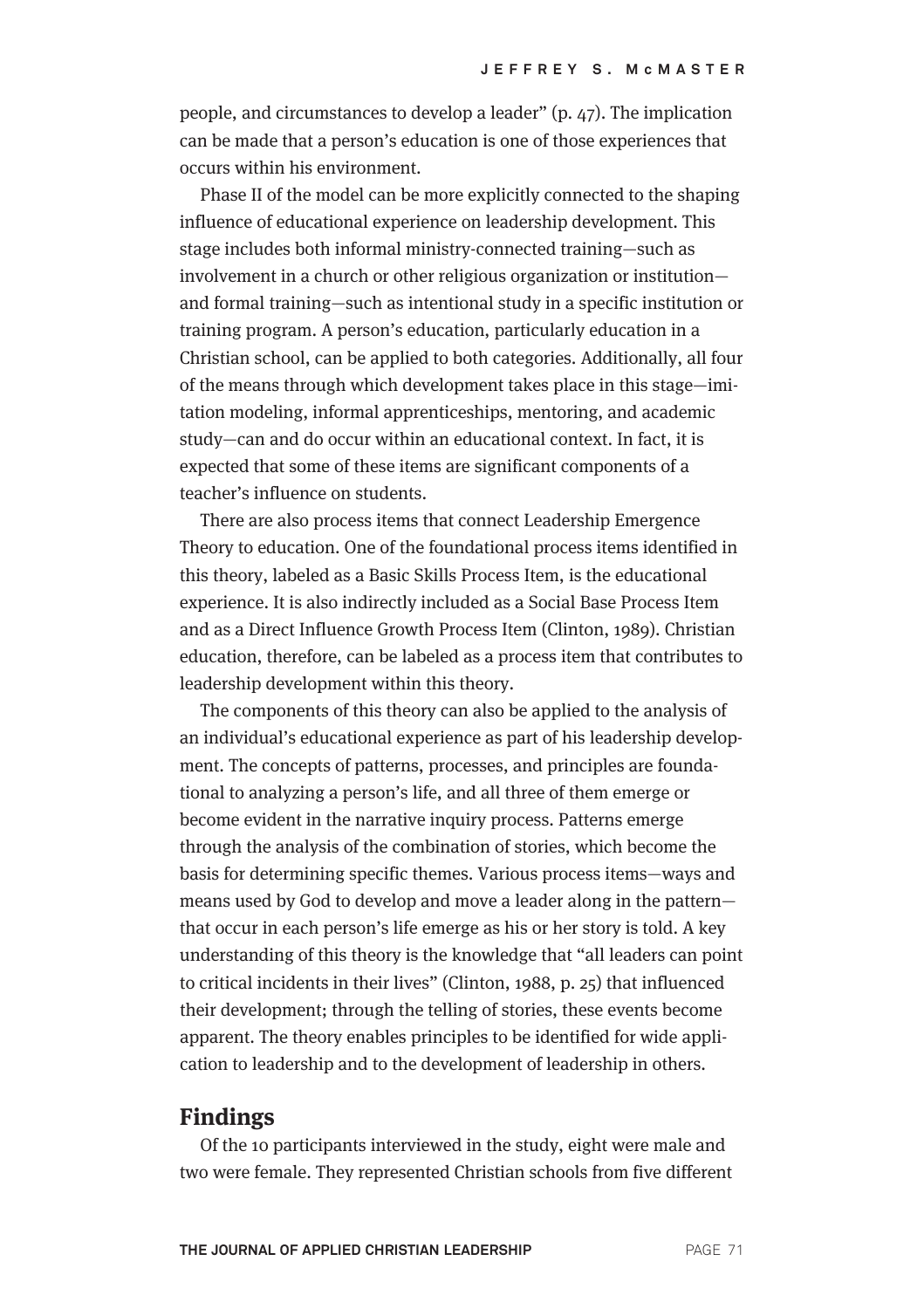#### IN FLUENCE OF CHRISTIAN EDUCATION

states and territories—specifically, two different states in the Southeast region, two different states in the Midwest region, and the American Territory of Guam. Six of the participants are in leadership positions in the field of education; two are business owners; one is in a position of leadership in a ministry occupation; and one is in a position of leadership in a medical profession.

The narratives revealed four themes relevant to the purpose of the study: integration of Christian worldview, teachers and coaches, academic experience, and activities, with the first two being the most predominant.

### Influence of a Christian Worldview

Unique to the theme of "integration of Christian worldview" was the way in which it appeared to be woven through the other themes. When the participants spoke about spiritual environment, it was incorporated into the context of other things that were part of the educational experience. At times it seemed as if the connection between the integration of Christian worldview and the other themes was unconscious and natural, as if it was an expected and assumed part of everything else, but critically important. There were references to the importance of an integration of a biblical worldview in the academic context, to the example and interaction of faith with and from teachers and coaches, to the discussion and challenge of faith as well as spiritual lessons learned from conflicts and personal challenges, and to the role of spiritually driven activities.

The context and environment of biblical integration provided examples of faith that they could emulate in their teachers, as Christian role models, who demonstrated commitment to following Christ and showing His love. Those same teachers, along with purposeful activities and curriculum, questioned and challenged their students' intellectual understanding of their beliefs, helping them to grow in the knowledge and application of their worldview. The provision of a safe community in which students could question, be challenged, and learn allowed them to develop coherence in their beliefs, resulting in their own commitment to a biblical worldview. They identified this component as something that set their Christian school educational experience apart from other types of education.

Participants in the study made specific connections between this theme and their own leadership development. In particular, they indicated that the establishment of their biblical worldview was excellent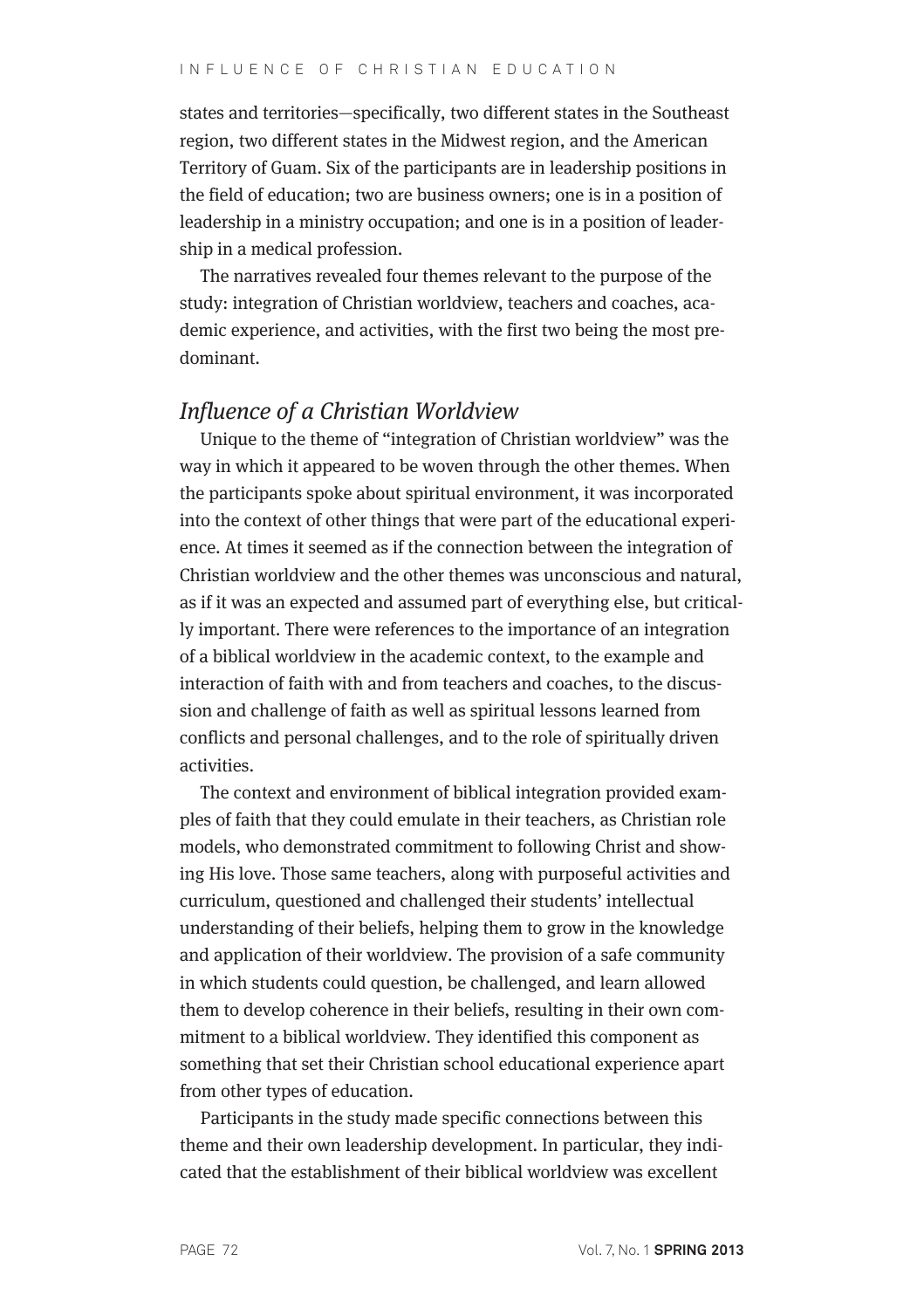preparation for leadership in that it provided a strong background belief system that developed confidence and strength of leadership. It also helped them to be prepared to respond to ethical dilemmas and to appropriately challenge and question. They believe this environment was important to shaping their character in a way that in turn influenced their character in leadership. The result was the development of authentic leadership in their own lives, leadership that demonstrated integrity in practice and was unshakeable in its core values and beliefs. They also found that much of what they viewed as important to their leadership style was what they had seen and learned by example from their teachers and administrators.

#### Influence of Teachers and Coaches

Another predominant shaping influence was revealed in the theme of "teachers and coaches." Sometimes the influence of these individuals was intentional and purposeful, and sometimes it was unintentional. It occurred in a variety of ways, whether inside the classroom or outside the classroom, through relationship or through example, through presence or through prayer, or even through confrontation—but all in a relational manner. The teachers would specifically demonstrate compassion, take time to demonstrate personal interest, intentionally seek to shape and influence through personal interactions and challenge, and as most of the participants described it—they would demonstrate that they cared about the students. The interviewees recalled a variety of examples and experiences, but much of what was remembered was individual attention that was received by a specific individual. Some of the interviewees were also involved in athletics, and categorized their coaches with teachers in the way in which those coaches also had an influence on student lives. In essence, the influence from teachers, coaches, administrators, and any other adult figures in that environment came because of or out of relationship. Much of what was remembered as producing the relational aspect of the influence was the fact that teachers provided individual and personal attention. This important characteristic was repeatedly given as the most influential aspect of their development.

The participants indicated that these relationships and interactions specifically influenced their own leadership practice and theory. They state that they find themselves often imitating what was modeled by these influential individuals, particularly in their relational methods. They point to critical events and experiences that happened with teach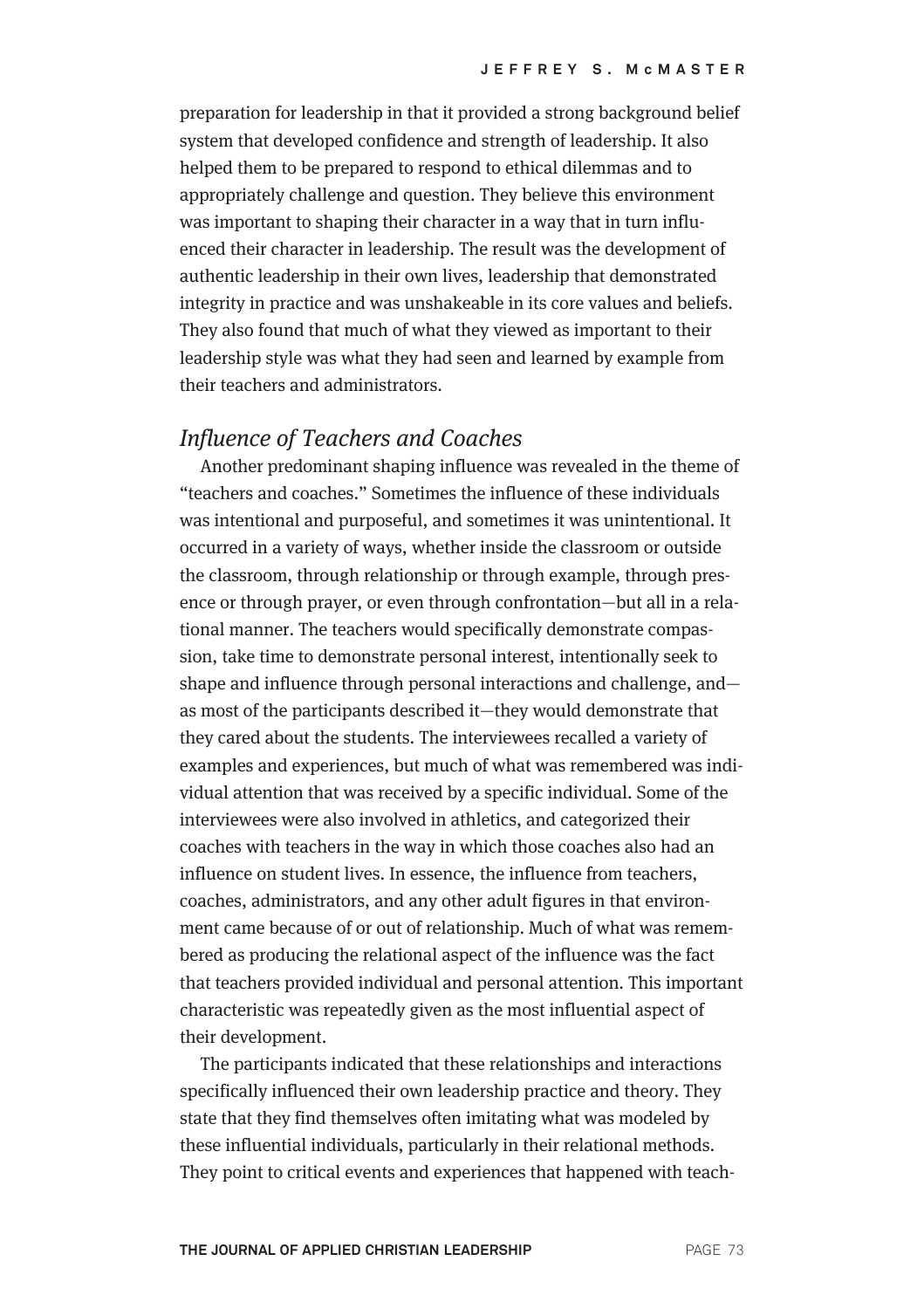ers and coaches as turning points, or as specific life lessons. They insist that these things, as well as the care that they received, have shaped the leaders they themselves have become. They affirm that the reflection of this influence on their leadership came because those relationships were meaningful.

### The Academic Experience

The participants viewed their "academic experience" as an important piece of their leadership development—this was also indicated as a theme. Although specific subjects or teachers were mentioned, there was not an emphasis on the value of the knowledge component of specific subjects; rather, the emphasis was on the importance of a strong academic program in general. There was also recognition of life-applicable lessons that were learned from specific teachers or in specific subjects. Within the academic experience, the subject area discussed most frequently and with the most passion was Bible. References were made to the importance of Bible knowledge gained, life lessons of Bible application learned, and experiences within the Bible classes themselves. Some of these references included the recognition of the integration of the Bible within and throughout other academic subjects.

The participants believe that a challenging academic experience was important for developing critical thinking skills that are important to leadership. Several also suggested that they learned lessons about leadership from the academic content of courses, particularly through the examples of historical or biblical leaders. However, they placed the highest leadership development value on their Bible classes.

#### Extra-curricular Activities

The fourth theme that was revealed was "activities." The most obvious component of an education is the academic setting; in the Christian school environment the same is still considered true, but with the added faith-based emphasis. However, the Christian educational experience also includes opportunities for involvement in various other "activities." Interviewees spoke most frequently about athletic and leadership opportunities, but they also spoke of spiritual life activities and other extracurricular activities. Regardless of the type of activity, they spoke highly of the opportunities for growth and development.

The participants remembered a variety of activities that played a practical role in their leadership development. Whether through student leadership positions, athletic leadership, leadership training activities,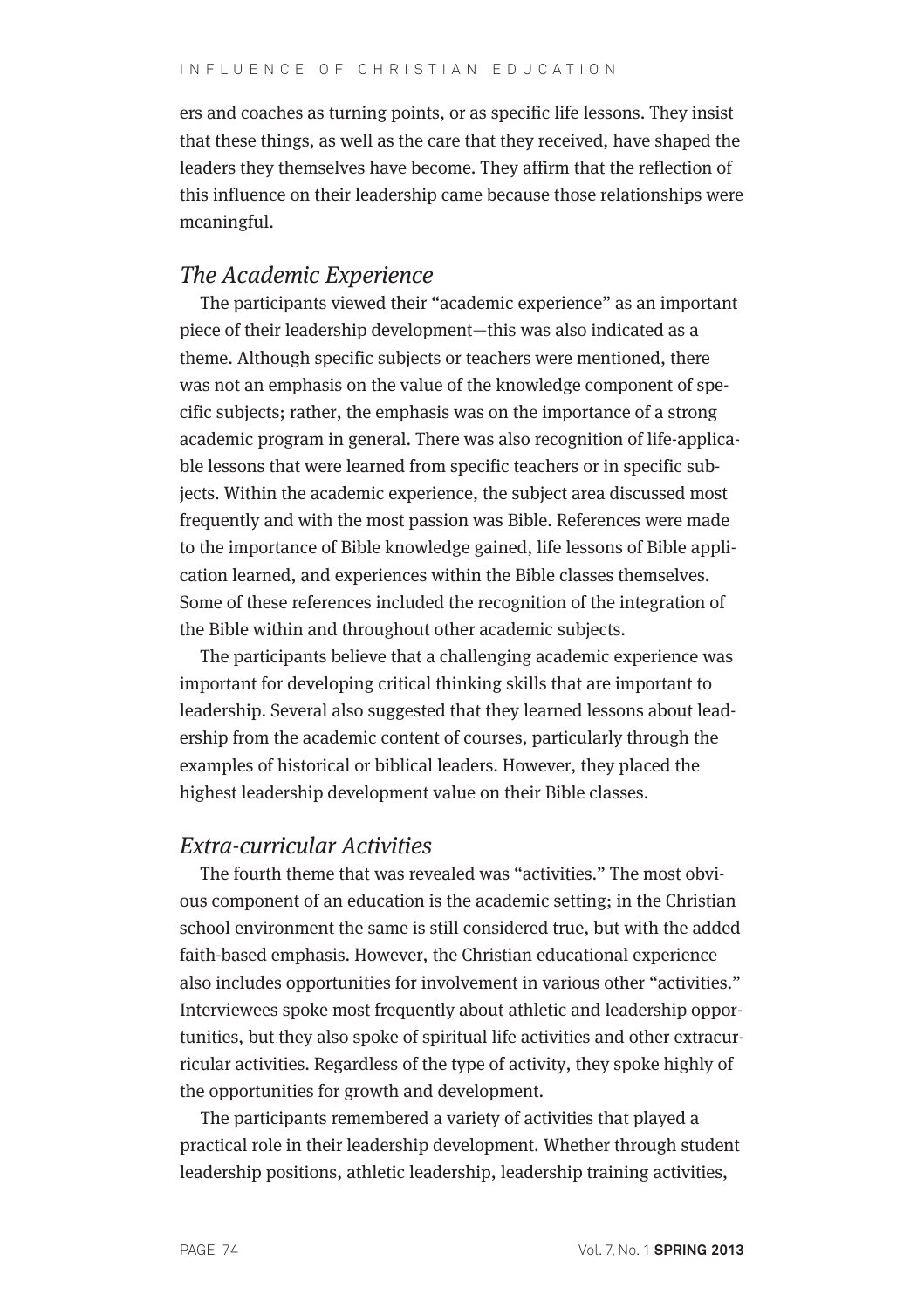or informal opportunities to demonstrate leadership, these activities delivered important growth experiences for their emerging leadership. They believe that often their teachers were intentional about providing these types of leadership development opportunities, even if just in a classroom setting.

Ultimately, each of the interviewees made some connection between their experiences and their leadership development. As they discussed and revealed the emergence of the themes, they would comment on how particular examples and events shaped the manner in which they now lead as an adult. They all indicated that their educational experience mattered, that it was an important component of their growth. As was previously stated, of the four themes that emerged in their narratives, the influence of teacher and coach relationships and the importance of biblical integration throughout the program seemed to be especially significant in their leadership development as it related to their Christian school experience.

## **Discussion of the Findings**

Three areas of discussion arise from the findings of the study: the importance of relationship; the importance of worldview, biblical foundations, and biblical integration in education; and the importance of educational experience and its relationship to Clinton's Leadership Emergence Theory.

#### The Importance of Relationship

One of the most valuable and predominant findings to emerge was the importance of relationship for leadership and for leadership development. Repeatedly, the participants made reference to connections with people, often intentional, and focused on how those relationships had an influence. They viewed the educational environment as one that provided and facilitated the development of those important relationships. This was indicated by the concentration of memories related to people far more than to classes or other educational components. As several of the interviewees stated, it was the people who made the difference.

Numerous studies have revealed direct and indirect connections between student success and learning and strong teacher/student relationships (Martin & Dowson, 2009; Martin, Marsh, McInerney, Green, & Dowson, 2007; Wentzel, 1998). Others indicate the beneficial effect that mentoring relationships between teachers and students have on teacher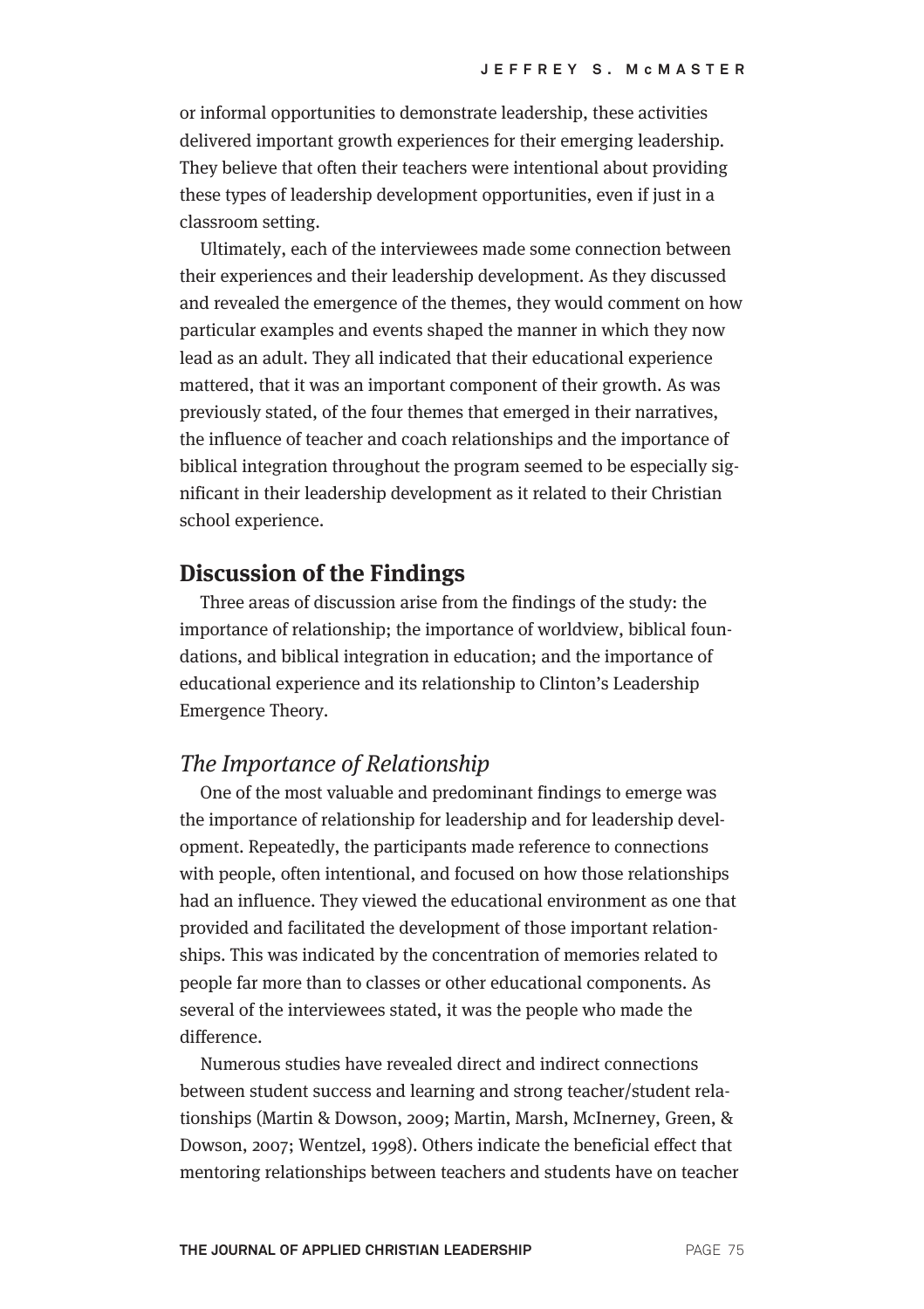#### IN FLUENCE OF CHRISTIAN EDUCATION

development and student avoidance of at-risk behavior (Fresko & Wertheim, 2001; King, Vidourek, Davis, & McClellan, 2002). Other studies focus on and affirm mentoring relationships as effective in leadership development in many different contexts, including library and information services (Hicks, 2011), secondary school settings (Hean & Tin, 2004), and evangelical Christian colleges (Lund, 2007). A 2008 study by Talley affirms the need for mentoring relationships to cultivate leadership.

A number of leadership theorists have highlighted or indicated the importance of relationship as a characteristic of effective leadership. Margaret Wheatley (1999) includes as one of her leadership principles the focus on building and nurturing relationships that benefit the culture (relationship). Michael Fullan (2001) includes relationships as one of the five factors that leaders must manage in order to lead through change. Kouzes and Posner's (2002) The Leadership Challenge described "five practices of exemplary leadership" and their application to leading through change, followed by Christian Reflections on the Leadership Challenge (2004), which discussed the biblical principles that were inherent in those five practices. These practices include "model the way" and "encourage the heart," both of which are instrumental in mentoring and relationship building. The principle of modeling reflects the idea that people do what people see, the same conclusion that was reached by Albert Bandura (1969, 1986, 2003) in his studies on behavior modification and observational learning. Seeing the pattern of the importance of relationship appear in the narratives in the study affirms its importance in leadership.

A resource written specifically for Christian schools, Cultivate (Myers, 2010), addresses the importance and process of developing relationships that have an influence. This book emphasizes the value of life-on-life mentoring relationships that shape and influence teenagers in Christian schools. The explanation of the process for this mentoring focuses on building a culture of relationship between teachers, administrators, and students in order to facilitate an environment of greatest influence.

The combinations of the various studies, theorists, and experts previously mentioned from leadership, education, and mentoring support the value of relationship for effective leadership and its importance to leadership development. They affirm the importance of components such as building trust, communicating effectively, resolving conflict, impacting perceptions, and effecting change. All of this supports the belief that effective leadership happens best within the context of relationship.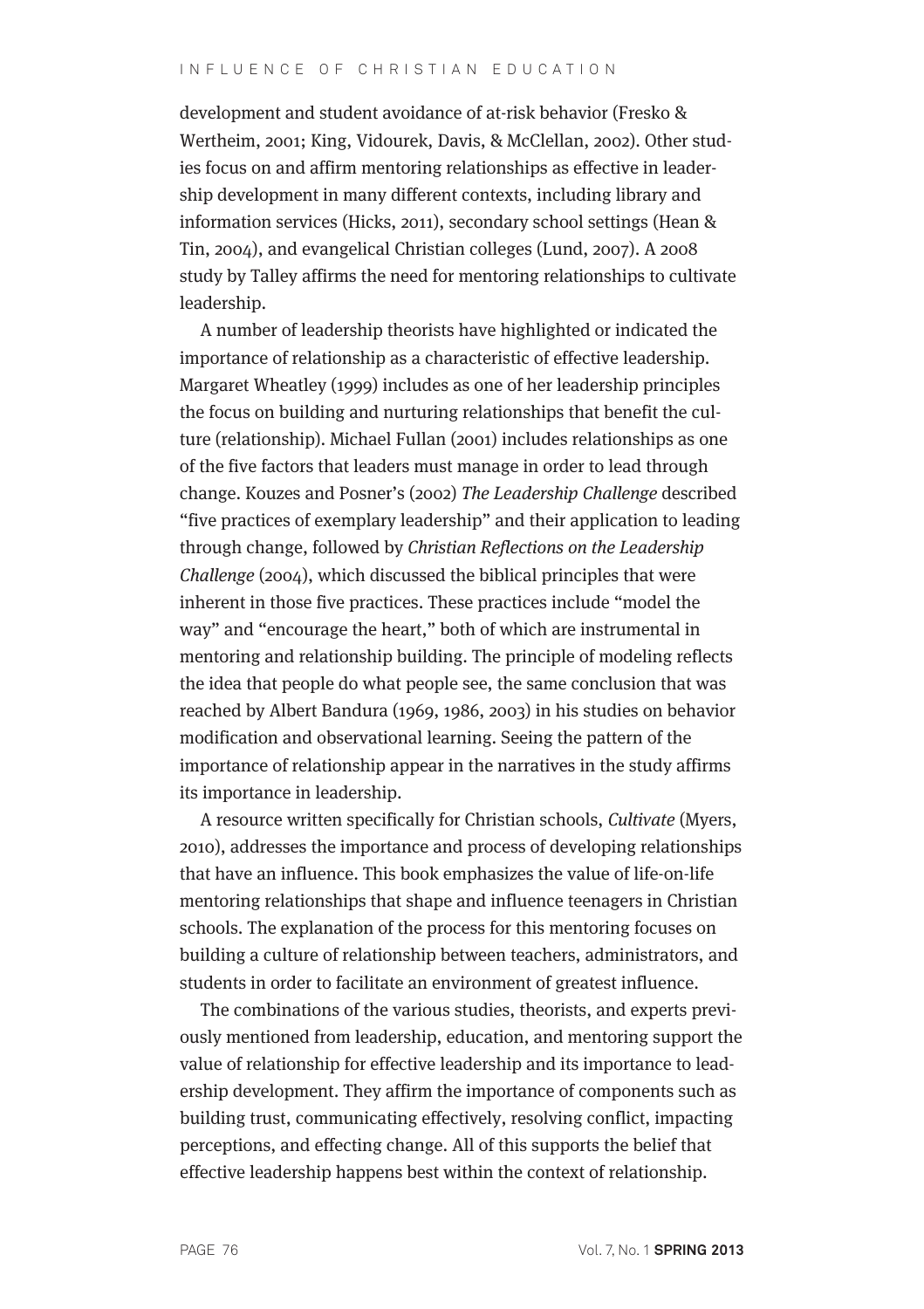These results indicate the value of schools and administrators intentionally pursuing the fostering of a strong relational environment. This should happen through the training of faculty and staff members in the skills of relationship-building and mentoring, through providing a work and educational environment that encourages and supports relational mentoring, and through training and encouraging employees in the practice of using relational skills for encouraging leadership in students, providing leadership building opportunities, and guiding students in learning from failures and mistakes.

#### The Importance of Biblical Foundations and Integration

Another valuable finding to emerge from this study was the recognition of the importance of biblical integration to the participants' development. While it might be assumed that this would be an obvious conclusion regarding their spiritual development, it was also true for their leadership development. This facilitation of biblical integration is unique and specific to Christian education.

The importance of faith development and its corresponding moral values is evident in its effect on corporate employment and leadership. A recent study by the Barna Group (2013), titled "Christians on Leadership, Calling and Career," revealed that of all leadership qualities that they value, the most important attribute is integrity, followed by authenticity. In 2005, University of Dallas President Frank Lazarus stated, "What I hear from the business people I'm dealing with is that ethics and corporate responsibility are absolutely at the top of their list when searching for new employees" (quoted in Ziglar, 2009, p. 1). Lazarus also noted that "many employers say the moral and ethical lessons that are taught along with the academic curriculum at faith-based schools better equip graduates to become valued employees" (quoted in Smith, 2007, p. 38).

Leadership theorists have supported the need for ethical leadership. Theorists like Burns (1978) and Greenleaf (1977) initiated a movement that placed an increased emphasis on ethical leadership, an emphasis which in recent years has been followed by others such as Kouzes and Posner's The Leadership Challenge (2002). This approach has generated an understanding of the importance of moral and ethical values in leadership. In their research on leadership, Kouzes and Posner (2002) have consistently seen the importance of values, ethics, and integrity in a leader. They report that "in almost every survey we've conducted, honesty has been selected more often than any other leadership characteris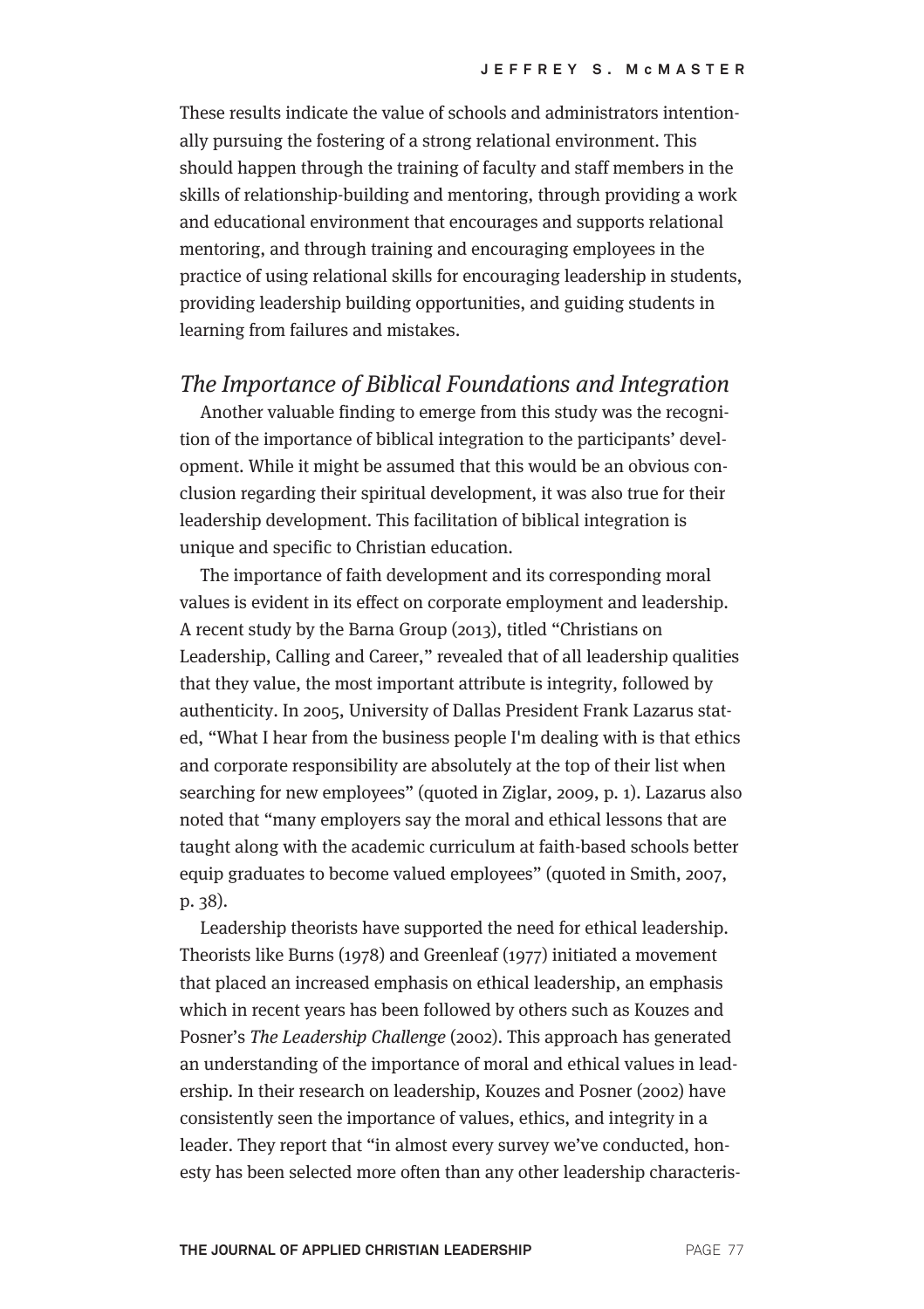tic" (p. 27). They add that "honesty is strongly tied to values and ethics. . . . We simply don't trust people who can't or won't tell us their values, ethics, and standards" (pp. 27-28).

Other research has supported the observation that "the perception of leader ethical behavior does affect organizational effectiveness. The perception of leader ethical behavior can be the cornerstone to the effectiveness of any organization's operation" (Kimbrough, 2007, p. 112). Specifically, there is a "positive correlation between leadership ethical behavior and its relationship to organizational effectiveness" (Kimbrough, 2007, abstract). In short, the ethical dimensions of leadership have been widely acknowledged (Greenleaf, 1991; Kimbrough, 2007; Kouzes & Posner, 2002; Wren, 1995).

What allows a Christian school to provide a strong foundation of ethical development is its intentional biblical integration that teaches an understanding and application of the Bible to life. It is an environment that provides a framework to understand truth and morality based on biblical truths, is lived in front of students by the example of teachers, and challenges students to be able to know and stand on their faith and beliefs. J. P. Moreland, in Love Your God With All Your Mind, makes a strong argument for "Christian people to be taught how to think carefully and deeply about what they believe and why they believe it" (Moreland & Willard, 1997, p. 20). There are some who believe that academic rigor and Scripture should be considered to be mutually exclusive, but the narratives of the participants show strong disagreement; on the contrary, they show that the Christian mind and the Christian worldview do require and reflect strong intellectual capacity and reason, evidenced in the academic strength of their respective programs. It is of critical importance, then, that the Bible is the foundation of theory that is relevant to practice, and that identifying the biblical foundations of theory is an act of reason.

The recognition of the Bible as a legitimate source of truth is reflected in a study by Paul Helseth (2007), which argues that a "commitment to the centrality of Christ and the epistemological priority of Scripture" (p. 383) does not devalue or ignore academic theory and the pursuit of truth; rather, these kind of commitments "inform a kind of aesthetic that is the fountainhead of scholarship that is God-centered and therefore first-rate" (p. 384). In his study, Helseth challenges some of the prevailing assumptions about the nature and quality of scholarship that is selfconsciously Christ-centered and Bible-based.

The Christian school environment that the participants experienced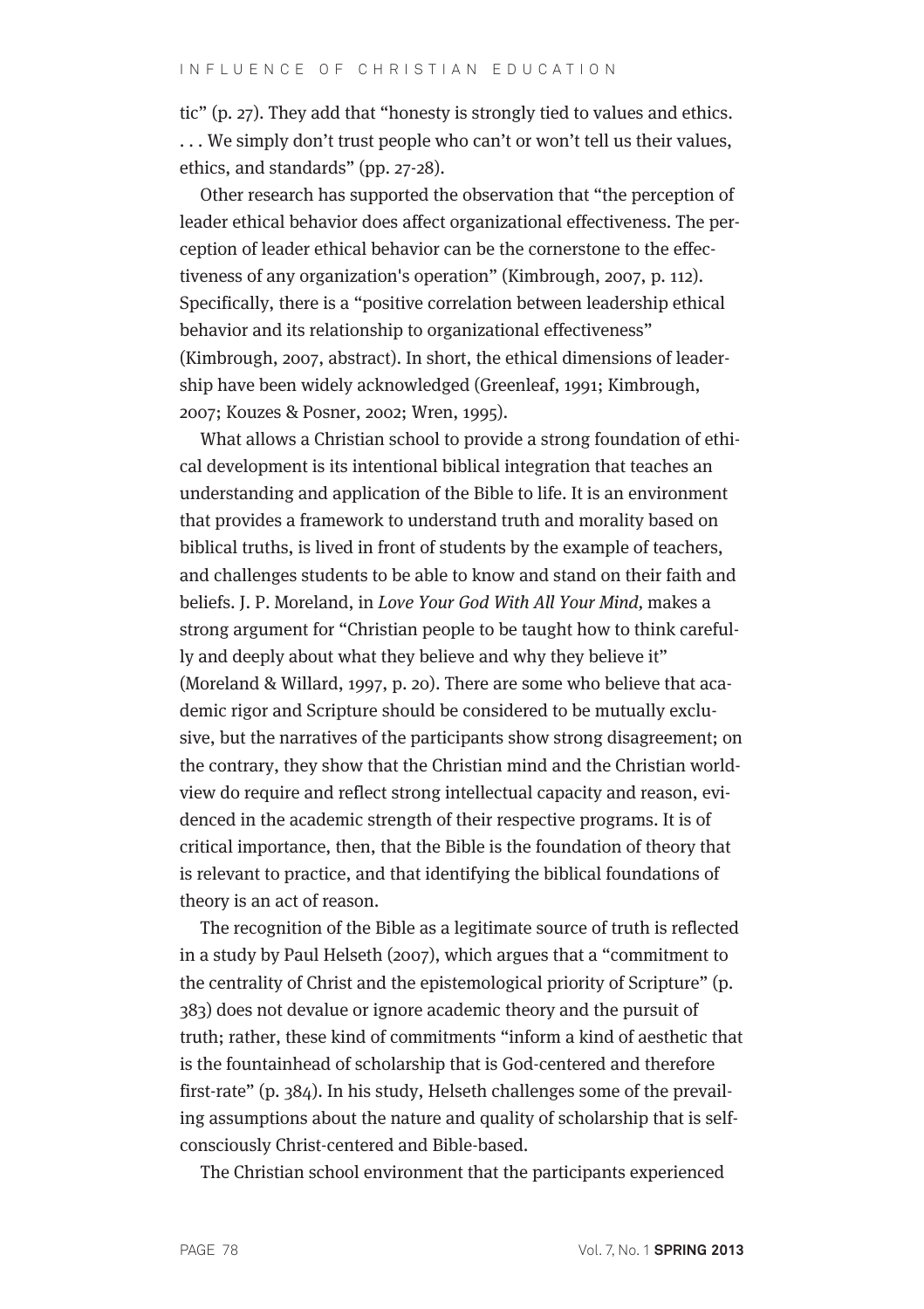gave evidence of providing both ethical and faith formation, and foundational knowledge of the Bible. While this was provided by teachers as intentional lessons and as part of the curriculum, it was also modeled by teachers, and presented as confrontations and challenges that shaped character. Both the ethical formation and the Bible knowledge were important and influential in the participants' development as individuals and leaders. These results indicate the value of schools and administrators intentionally pursuing strong biblical integration and multiple means of biblical integration throughout their overall program. Bible classes should provide strong content knowledge; in addition, each subject area should pursue obvious connection to and integration of biblical principles and truth. Faculty and staff members should model and teach biblical truths and lessons, and should be given the resources and training to be able to do so.

## The Importance of Educational Experience for Leadership Development

The findings of this study affirmed the importance of educational experience as a process and component of leadership development. They also supported the applicability of Leadership Emergence Theory as a model for evaluating leadership development that occurs in the educational process, and for identifying patterns and principles to benefit and/or enhance the effectiveness of Christian education in its purpose of leadership development.

Several studies have addressed the issue of how life experiences influence the development of leadership (Clinton, 1988a; Hannah, 2006; White, 1998; Williams, 1996). According to Leman and Pentak (2004), "each person you meet is a product of their life experiences. Often the key to understanding an individual . . . is to learn something about the person's various experiences" (p. 38).

A number of studies specifically identify the effect of educational experiences (or lack thereof) on the development of leadership, both in classroom experiences and in co-curricular experiences (Altman, 2006; Bloomer, 1999; Escobedo, 1998; Glass, 2012; O'Hearn & Blumer, 2008; Their, 1980; Waage, Paisley, & Gookin, 2012; White, 1998). The concept of Leadership Development Theory proposed by Clinton (1988a, 1988b, 1989) argues that leadership, particularly Christian leadership, develops over the lifetime of an individual as a result of experiences and is explained by the use of three variables (processing—developmental effect of critical spiritual incidents, time—the timeline along which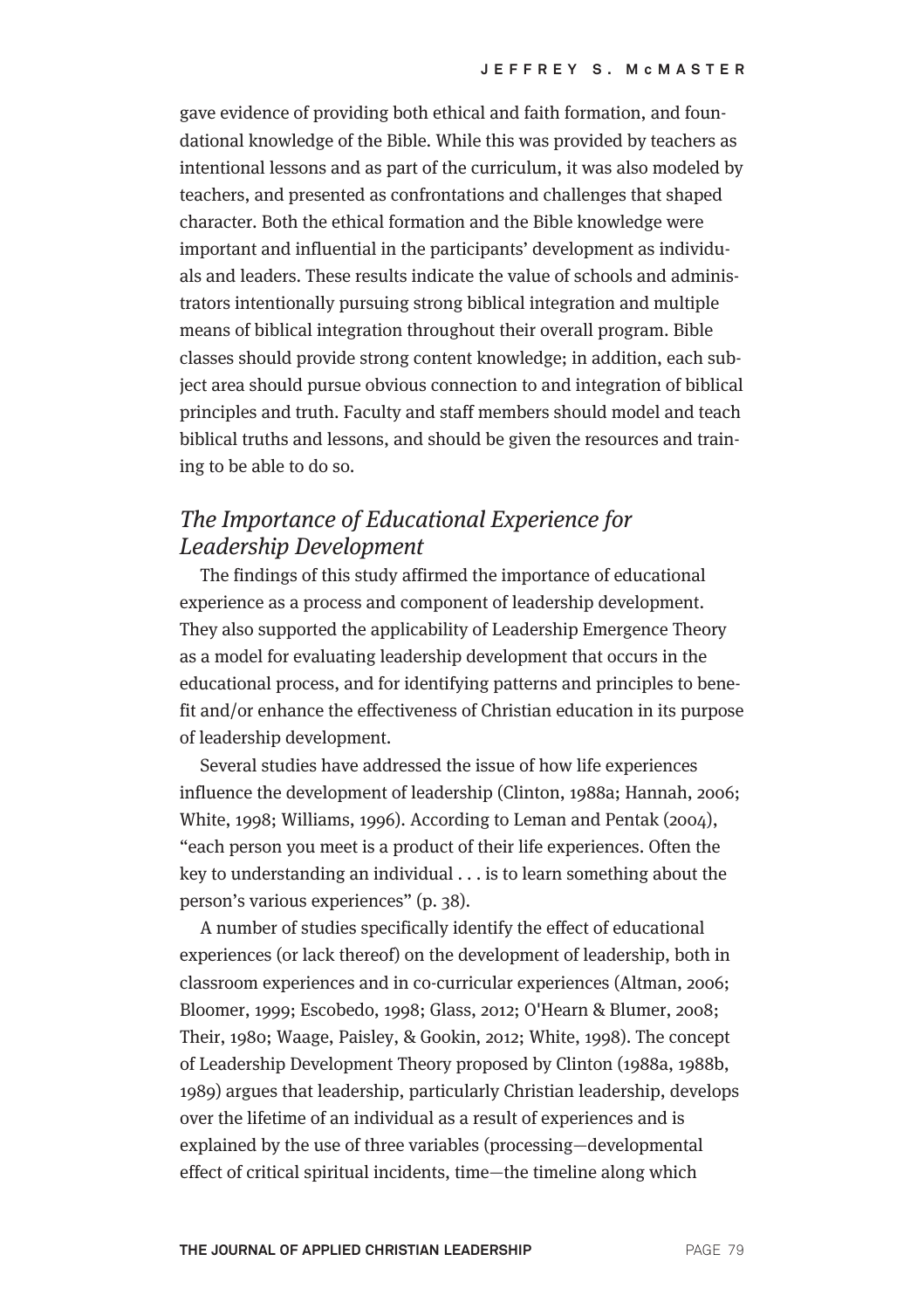development is measured, and response—reaction to spiritual processing) as they occur within a timeline of phases (Clinton, 1988a, 1988b, 1989).

The stories of the participants indicated that their Christian school education influenced their leadership formation in a way that is consistent with the Leadership Emergence Theory model by revealing valid patterns, processes, and principles that were part of their experience. Patterns emerged as themes that occurred across the range of experiences, regardless of the individual participants or location of school. Principles relevant to leadership application were identified out of the experiences. Process items such as critical life events were described by all of the participants. The conclusion is that this particular life experience—Christian education—can play an important role in the leadership development process ascribed to Leadership Emergence Theory.

The results of this study, then, supported the applicability of Leadership Emergence Theory as a model for evaluating leadership development that occurs in the educational process and for identifying patterns and principles to benefit and/or enhance the effectiveness of Christian education in its purpose of development of leadership. There are various studies on leadership that make a connection, both indirectly and directly, to the shaping influence of educational experiences. But while Leadership Emergence Theory has been fairly extensively analyzed and applied to leadership development, it has not been specifically applied to the realm of Christian education. Therefore, there would be value in more study on the relationship of Christian education to leadership development, because little research has been published regarding this connection.

This study was initially intended to address the question of the influence of kindergarten through 12th-grade Christian education on the development of leadership. However, through the process of interviewing participants and analyzing data, it was revealed that the participants spoke almost exclusively about their high school experiences. This unintended finding brings to light a connection between biological, social, and emotional development and leadership development, particularly as it relates to pre-adult stages of life, and calls for further research.

## **Application**

It is likely that most Christian school leaders understand the need for a strong academic program, for the teaching of biblical truth, for good teachers who influence students, and for a variety of activities that allow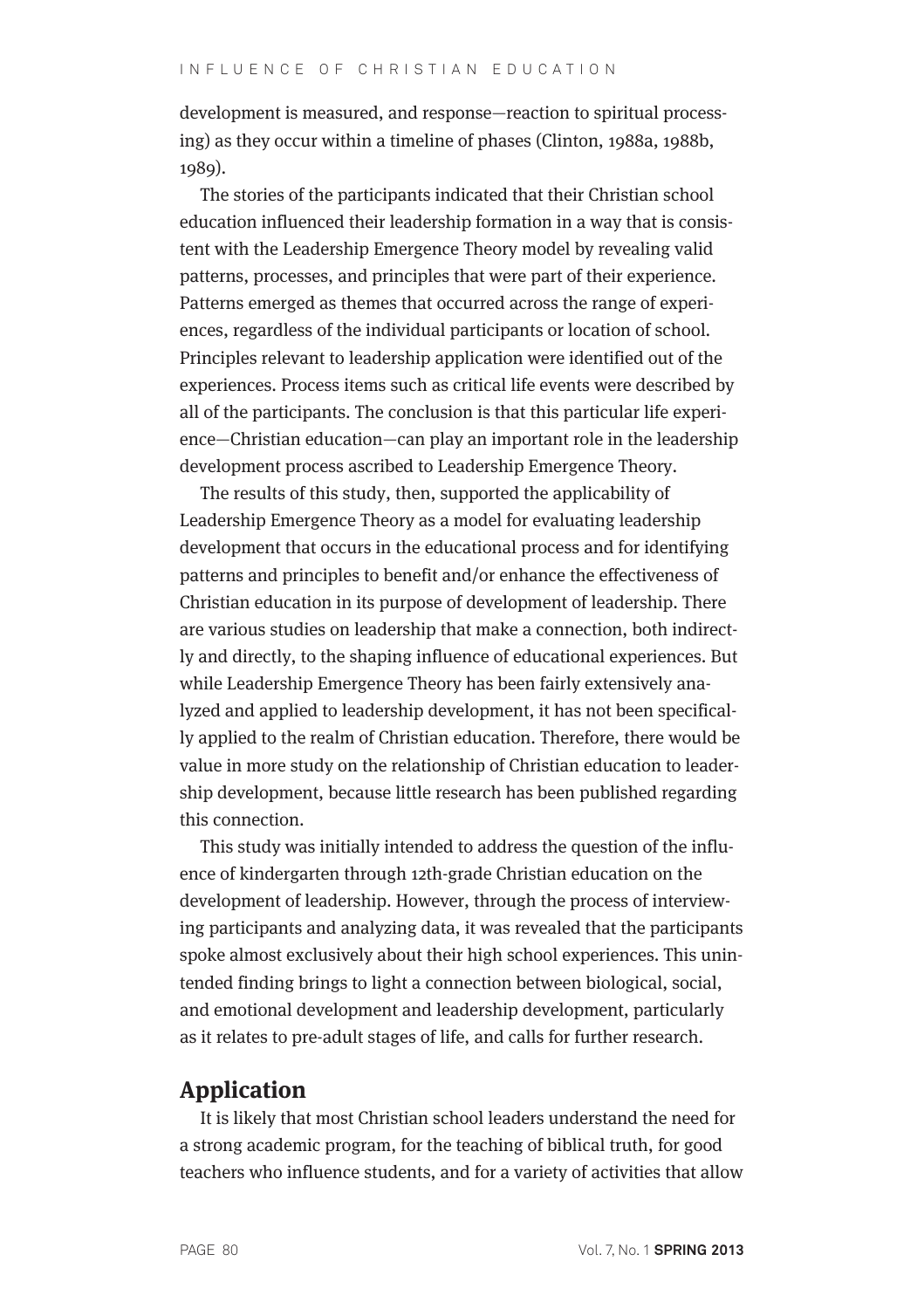students to use and develop their abilities. But these components can really only become most effective when they take place in a context of relationship and biblical integration. Therefore, in order to enhance the influence of Christian schools on leadership, leaders of those schools need to understand the value of these two items, and intentionally work to cultivate them within their schools. There ought to be a strong concerted effort to nurture a relational environment. Faculty and staff should be taught effective relational mentoring skills, and school leadership should foster a work environment that allows for and encourages this activity. There ought to also be a conscious plan to integrate Bible knowledge, faith modeling, and a challenge to beliefs throughout the school experience.

While this was an exploratory study, the results make a strong statement on the value of Christian education for leadership and for leadership development. Three truths are evident, which, when combined, emphasize the importance of Christian education. First, the narratives of the participants of this study show that educational experiences have a shaping influence on leadership development. Second, Christian schools provide an educational context that models and teaches ethical and moral values. Third, leadership theories and research indicate that ethical and moral characteristics are important to leadership. The weaving together of these three truths reveals that Christian schools can and do play a vital role in the shaping of Christian leaders, both for our churches and for our nations.

### **References**

- Altman, R. (2006). Issues and observations: Leadership lessons from a scrapbook. Leadership in Action, 26(3), 21-22.
- Bandura, A. (1969). Principles of behavior modification. New York, NY: Holt, Rinehart, & Winston.
- Bandura, A. (1986). Social foundations of thought and action: A social cognitive theory. Englewood Cliffs, NJ: Prentice-Hall.
- Bandura, A. (2003). On the psychosocial impact and mechanisms of spiritual modeling. International Journal for the Psychology of Religion, 13(3), 167.
- Barna Group. (2013). Christians on leadership, calling, and career. Ventura, CA: Author.
- Bloomer, T. A. (1999). Formative educational experiences of leaders as factors influencing innovation in organizations (Unpublished doctoral dissertation). Trinity Evangelical Divinity School, Deerfield, Illinois.
- Burns, J. M. (1978). Leadership. New York, NY: Harper & Row.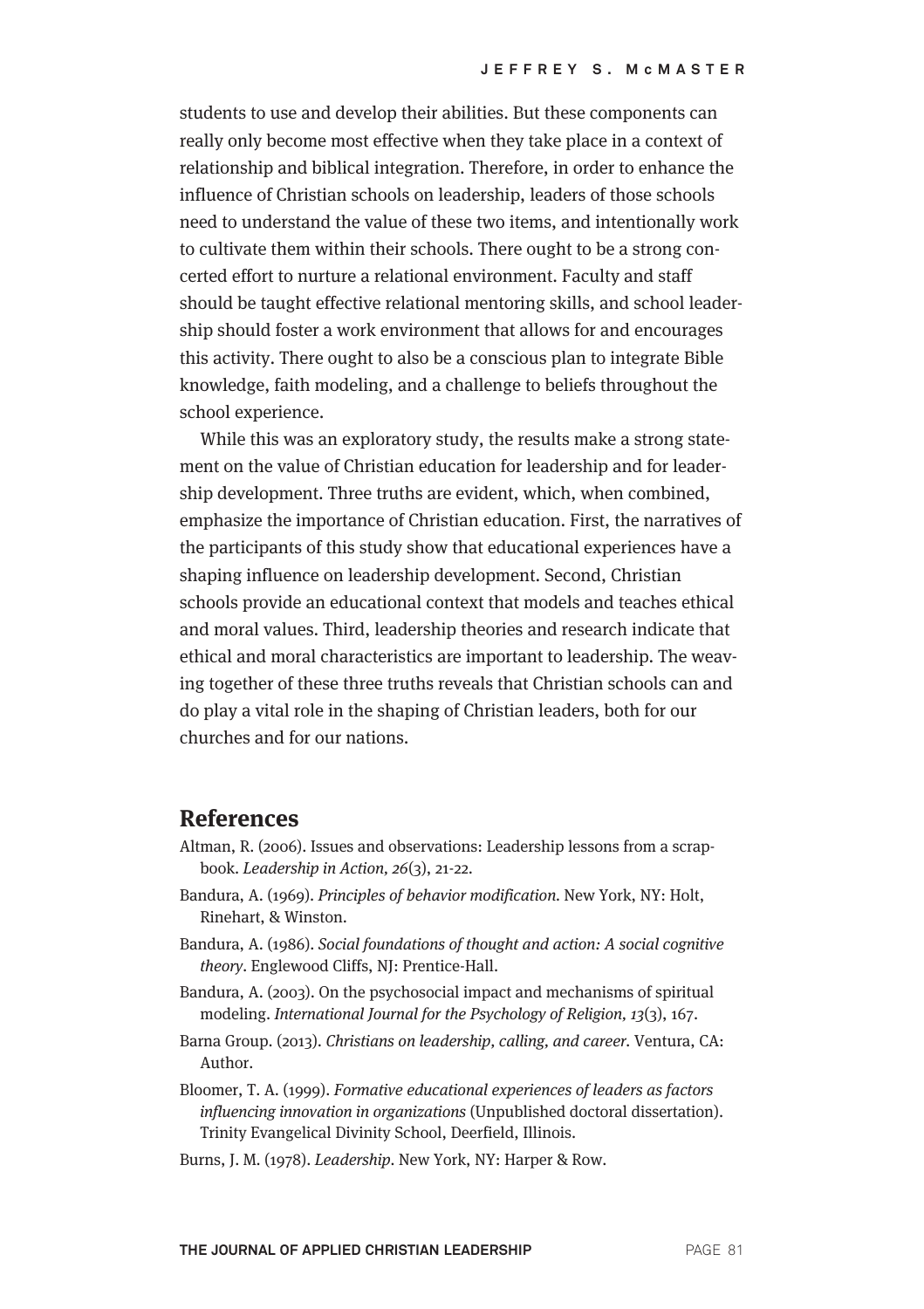- Clinton, J. R. (1988). Leadership development theory: Comparative studies among high level Christian leaders (Unpublished doctoral dissertation). Fuller Theological Seminary, Pasadena, California.
- Clinton, J. R. (1988). The making of a leader. Colorado Springs, CO: Navpress.
- Clinton, J. R. (1989). Leadership emergence theory. Madison, WI: Printing Plus.
- Couch, D. D. (2004). The effect of a church-affiliated university on the values development of traditional and non-traditional students (Unpublished doctoral dissertation). Clemson University, Clemson, South Carolina.
- Davis, M. F. (2004). Focus on the Family Institute: A case study of a Christian higher education learning community (Unpublished doctoral dissertation). Bowling Green State University, Kentucky.
- Eisner, E. W. (1998). The enlightened eye: Qualitative inquiry and the enhancement of educational practice. Upper Saddle River, NJ: Merrill.
- Escobedo, E. G. (1998). Hispanic leadership: The lives of four Mexican-American leaders (Unpublished doctoral dissertation). Harvard University, Boston, Massachusetts.
- Fresko, B., & Wertheim, C. (2001). Mentoring by prospective teachers as preparation for working with children at risk. Journal of Education for Teaching, 27(2), 149-159.
- Fullan, M. (2001). Leading in a culture of change. San Francisco, CA: Jossey-Bass.
- Gangel, K. O., & Hendricks, H. (1988). The Christian educator's handbook on teaching. Grand Rapids, MI: Baker Books.
- Glass, C. R. (2012). Educational experiences associated with international students' learning, development, and positive perceptions of campus climate. Journal of Studies in International Education, 16(3), 228-251.
- Greenleaf, R. K. (1977). Servant leadership: A journey into the nature of legitimate power and greatness. Mahwah, NJ: Paulist Press.
- Greenleaf, R. K. (1991). The servant as leader. Indianapolis, IN: The Robert K. Greenleaf Center.
- Griffin, Jr., W. J. (2000). Effects of an adventure-based program with an explicit spiritual component on the spiritual growth of adolescents (Unpublished doctoral dissertation). University of New Mexico, Albuquerque.
- Hannah, S. T. (2006). Agentic leadership efficacy: Test of a new construct and model for development and performance (Unpublished doctoral dissertation). University of Nebraska, Omaha.
- Hean, L. L., & Tin, L. G. (2004). Relevance and significance of relationships: The Singapore experience in mentoring. International Studies in Educational Administration, 32(3), 34-43.
- Helseth, P. K. (2007). Christ-centered, Bible-based, and second-rate? Right reason as the aesthetic foundation of Christian education. Westminster Theological Journal, 69(2), 383-401.
- Hicks, D. (2011). The practice of mentoring: Reflecting on the critical aspects for leadership development. Australian Library Journal, 60(1), 66-74.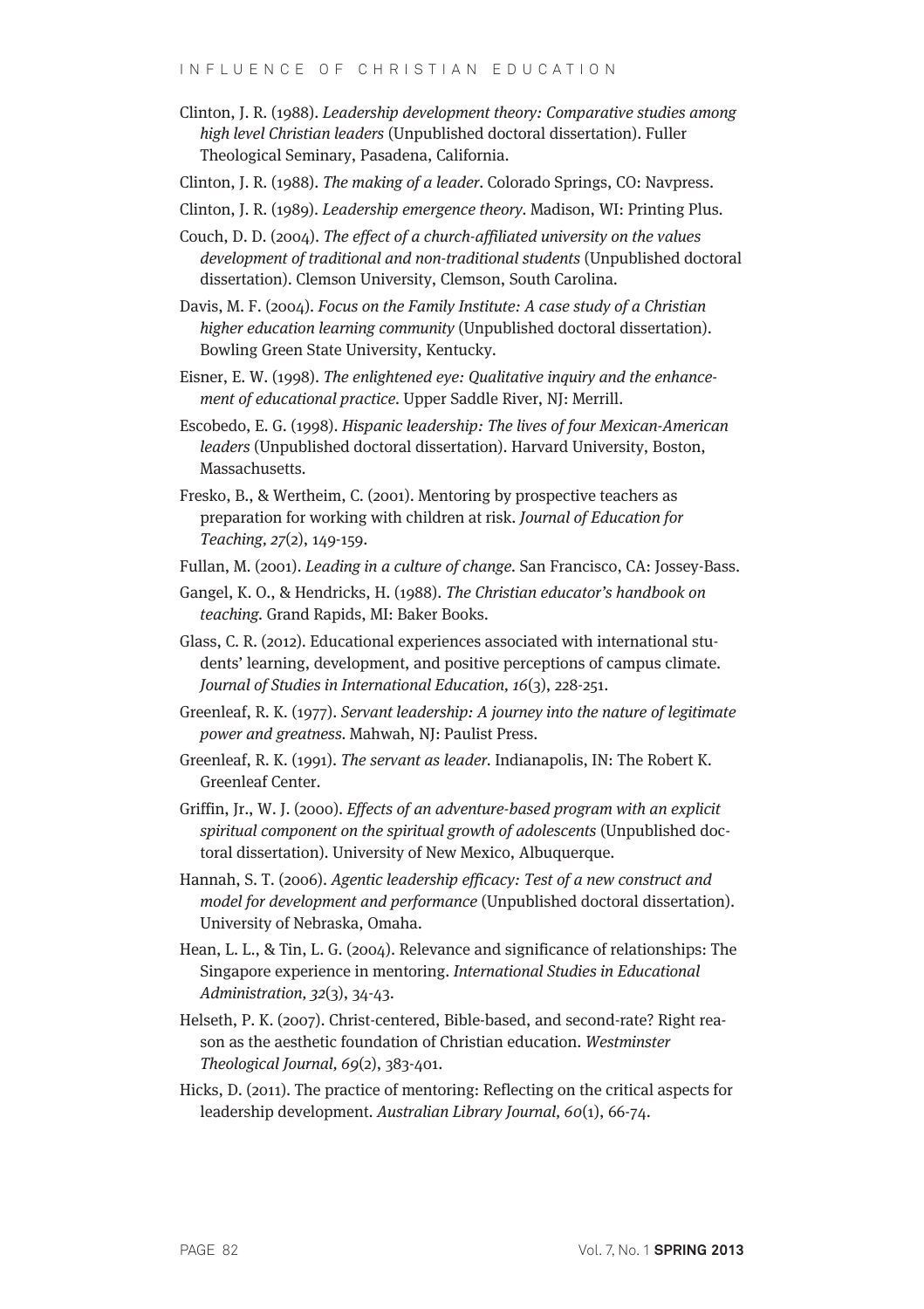- Hoekstra, L. (2012). Middle school teachers' perspectives regarding the understanding, knowledge, and practice of integrating faith and learning in Christian schools of the reformed tradition: A phenomenological study (Unpublished doctoral dissertation). Azusa Pacific University, Azusa, California.
- Horn, Jr., T. W. (2005). Developmental processes critical to the formation of servant leaders in China (Unpublished doctoral dissertation). Andrews University, Berrien Springs, Michigan.
- Kim, Y., & Sax, L. (2009). Student-faculty interaction in research universities: Differences by student gender, race, social class, and first-generation status. Research in Higher Education, 50(5), 437-459.
- Kimbrough, L. C. (2007). Perceptions of leader ethical behavior and its relationship to organizational effectiveness: An exploratory study (Unpublished doctoral dissertation). Capella University, Minneapolis, Minnesota.
- King, K. A., Vidourek, R. A., Davis, B., & McClellan W. (2002). Increasing selfesteem and school connectedness through a multidimensional mentoring program. Journal of School Health, 72(7), 294.
- Kouzes, J. M., & Posner, B. Z. (2002). The leadership challenge. San Francisco, CA: Jossey-Bass.
- Kouzes, J. M., & Posner, B. Z. (Eds.). (2004). Christian reflections on the leadership challenge. San Francisco, CA: Jossey-Bass.
- Krispin, Jr., K. R. (2004). The relationship between youth ministry involvement and faith maturity in first-year students in a Christian college (Unpublished doctoral dissertation). Southern Baptist Theological Seminary, Louisville, Kentucky.
- Leman, K., & Pentak, W. (2004). The way of the shepherd. Grand Rapids, MI: Zondervan.
- Lund, J. W. (2007). Successful faculty mentoring relationships at evangelical Christian colleges. Christian Higher Education, 6(5), 371-390.
- Martin, A. J., & Dowson, M. (2009). Interpersonal relationships, motivation, engagement, and achievement: Yields for theory, current issues, and educational practice. Review of Educational Research, 79(1), 327-365.
- Martin, A. J., Marsh, H. W., McInerney, D. M., Green, J., & Dowson, M. (2007). Getting along with teachers and parents: The yields of good relationships for students' achievement motivation and self-esteem. Australian Journal of Guidance & Counselling, 17(2), 109-125.
- Matchett, N. (2009). Cooperative learning, critical thinking, and character. Public Integrity, 12(1), 25-38
- McMillan, J. H., & Schumacher, S. (2001). Research in education. New York, NY: Addison Wesley Longman.
- Merriam, S. B. (1998). Qualitative research and case study applications in education. San Francisco, CA: Jossey-Bass.
- Moreland, J. P., & Willard , D. (1997). Love your God with all your mind: The role of reason in the life of the soul. Colorado Springs, CO: NavPress.
- Myers, J. (2010). Cultivate: Forming the emerging generation through life-on-life mentoring. Dayton, TN: Passing the Baton.
- O'Hearn, K. M., & Blumer, S. (2008). Effectiveness of a summer enrichment program for disadvantaged middle school girls. Ohio Journal of Science, 108(1), A-30.